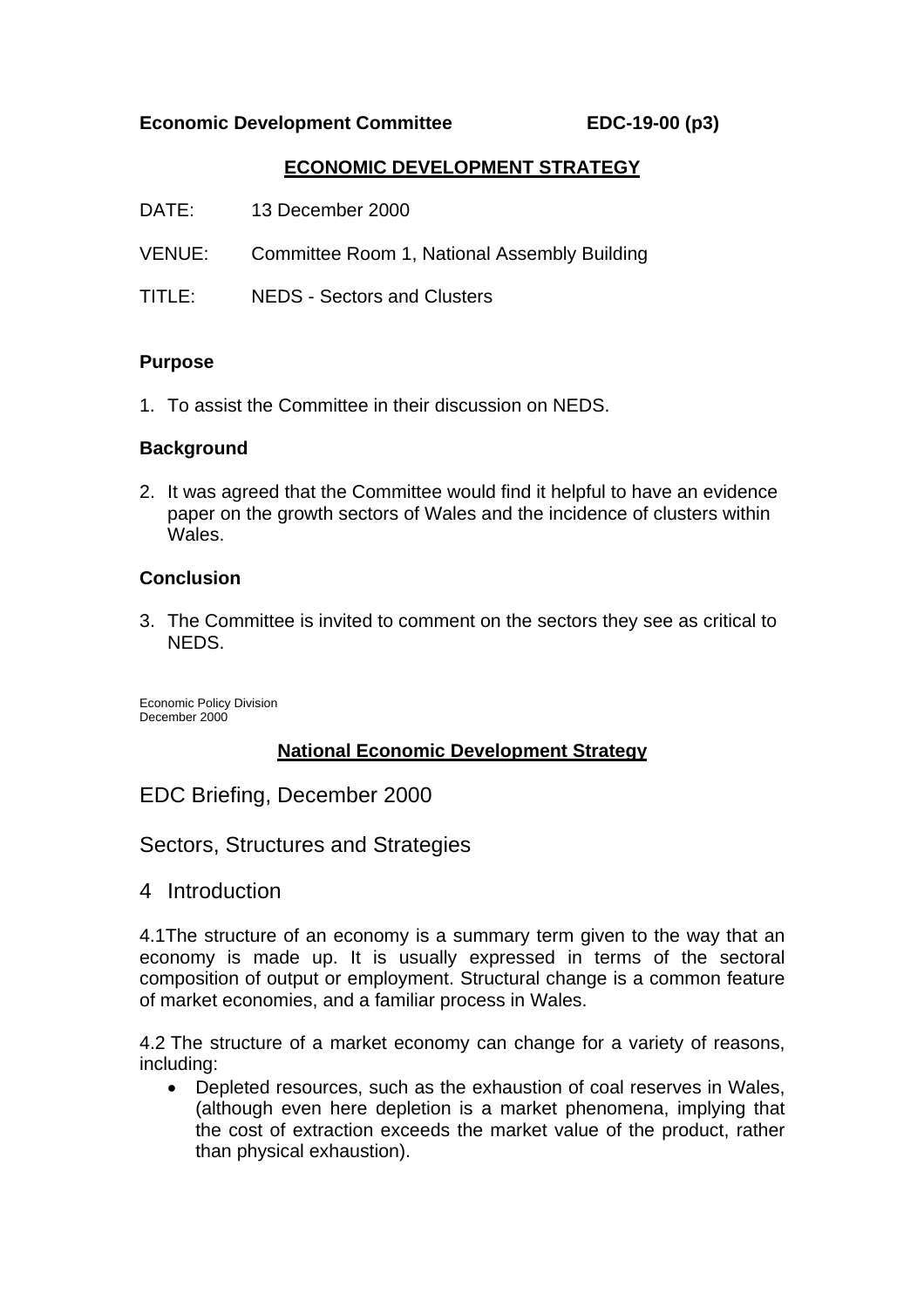- Technological advances, such as the digitisation of broadcasting constraining future markets for analogue televisions, or the introduction of the internet changing purchasing patterns.
- Changes in factor prices and process technologies leading to shifts in production methods, (such as the introduction of capital-intensive steelmaking in place of labour-intensive methods). Even here markets are important, since businesses are always looking to replace expensive inputs with cheaper ones.
- Variations in tastes, such as the beef crisis and its effects on agricultural markets. It is an interesting question whether producers can engender tastes (and hard to argue the intrinsic need for Pokemon cards, for example).
- Financial fluctuations, such as the decline in the value of the Euro, (adversely affecting export-intensive Welsh manufacturers), or changes in interest rates.
- Serendipity, depending on luck, fortune and the enterprise and vision of individuals (the media sector in north west Wales, for example).

1.3 The most important influence on the structure of an economy is competition, introducing new products and processes as existing products mature and then decline. The fastest growing economies are those with the most competitive businesses, introducing new ideas and new products (innovating), and identifying and exploiting new market opportunities. Seeking influence in such a scenario is a serious challenge to the public policy maker. The simple extrapolation of previous trends is a dangerous approach – to take an obvious, if dramatic example, between 1901 and 1931 direct employment in mining in Wales increased from 140,000 to 270,000. By 1951 it had fallen back to 100,000, with subsequent further decline (figures from Bryan and Jones (eds), 2000).

1.4. The introduction of new products and processes into an economy can happen in many ways, including the entry of existing firms from elsewhere, transferring technologies and ideas, the creation of new firms with new ideas and processes and changes in the behaviour and activities of existing firms. Hence the close relationship between structural change, innovation and enterprise and the importance of the commercialisation of ideas.

1.5 Structural change imposes substantial costs on the economy in terms of under-utilised resources and associated social costs, particularly where structural change involves large employers and dependant communities. Yet structural change is ultimately beneficial to the economy as a whole, releasing resources (including people) into more productive use, although not necessarily at once. It is increases in productivity, often as a result of structural change, that provides the driving force for increases in living standards over time.

1.6. The most important lesson is not the inability to predict, important though that is. It is the inability to stand in the way of structural change. Expensive support for declining industries can delay structural change, but it cannot prevent it. Industries grow and decline for all the reasons set out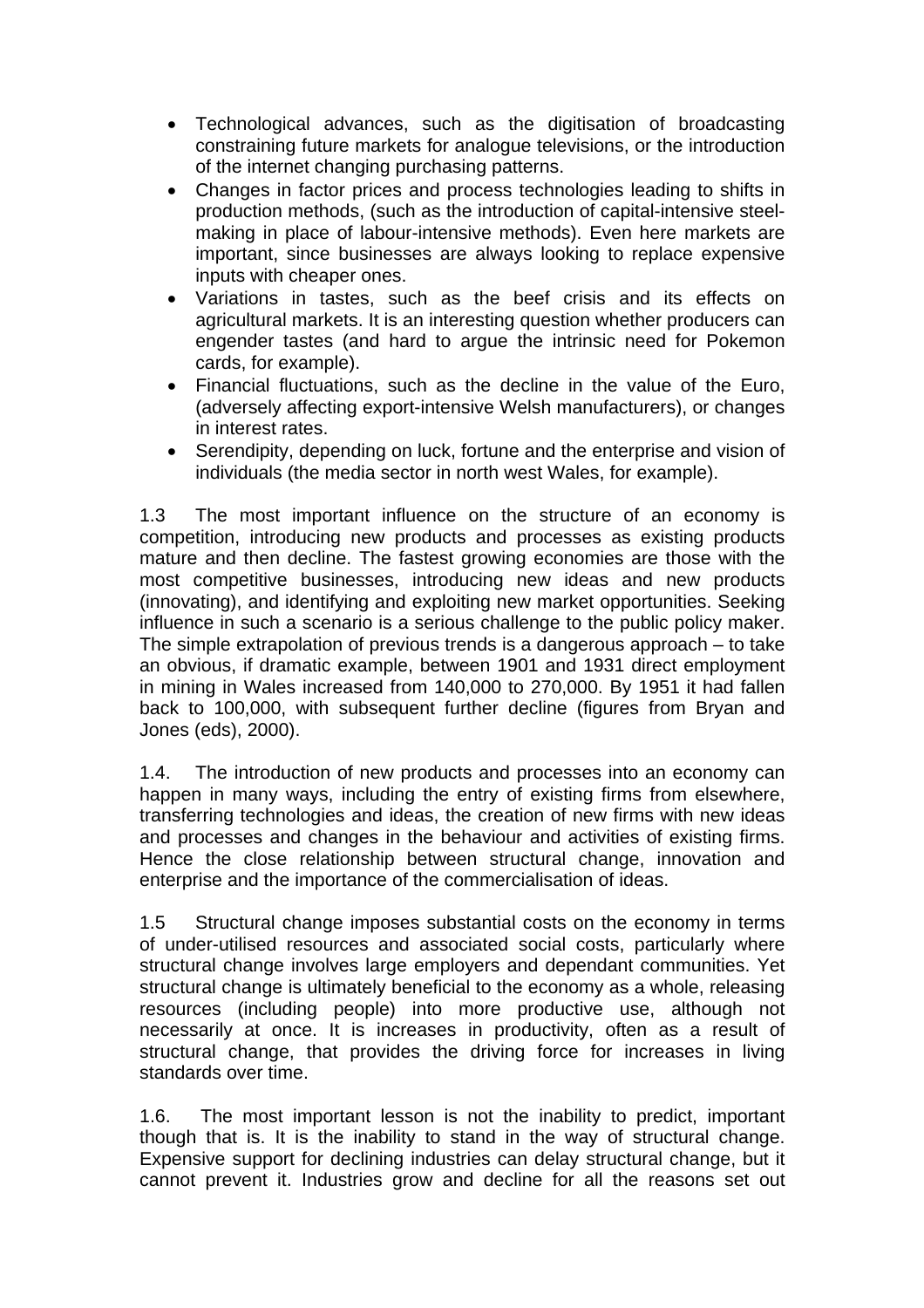above. Structural change is market driven, responding to the price signals that are fundamental to resource allocation.

1.7. It is sometimes argued that structural change occurs because of management's failure to invest in new physical capital. However such lack of investment is the consequence of structural change, rather than its cause. Businesses don't invest when they cannot anticipate a return on that investment – it is the lack of profitability that limits investment, and not the other way round.

1.8. This paper examines the contemporary structure of the Welsh economy, and its evolution over time, concentrating on the opportunities for (and limitations of) policy interventions. Given that structural change is largely the product of market forces, it argues that the primary opportunities for policy intervention lie in creating the appropriate environment and conditions under which value-adding sectors will grow, rather than in the identification and stimulation of individual growth sectors.

## **5 The Structure of the Welsh Economy**

5.1This section outlines latest available figures on the structure of the Welsh economy and its evolution over time. Given the time-lag between economic activity and its quantification and categorisation, it is inevitable that the classifications used are backwards looking, describing the economy as it was rather than is, and using categories that made sense in the past rather than now. Official statistics are usually presented in terms of the Standard Industrial Classification (SIC), relying on similarities in production processes to categorise output (and employment). Whilst the anomalies of this system are well known, it does provide a consistent basis for comparisons across time and between regions. The SIC is subject to periodic revision, seeking to bring the categories up to date, typically every decade or so. The latest system was re-weighted in 1992, and is hence referred to as SIC92. Whilst more frequent revision would appear sensible, it would also make comparisons over time more difficult.

5.2Given the categorisation in terms of similarity of production process, some important elements of the economy are difficult to discern. For example tourism activity will be captured in a number of sectors including recreation, travel, hotels and restaurants etc, in each of which tourism activity will be mixed in with normal business and domestic activity. Similarly "new economy" companies will cut across sectors such as professional services, media, software etc. There are obvious dangers in seeking to use categories which were defined in 1992 to describe the modern economy. Moreover economists seeking to analyse markets would categorise sectors in terms of the degree of competition between firms, rather than similarities in production processes, a process that is imperfectly reflected in SIC's.

2.3 Table 1 below provides data on the structure of the Welsh economy. The most important differences are the much higher than UK average share of GDP from manufacturing in Wales, and the lower share of GDP from private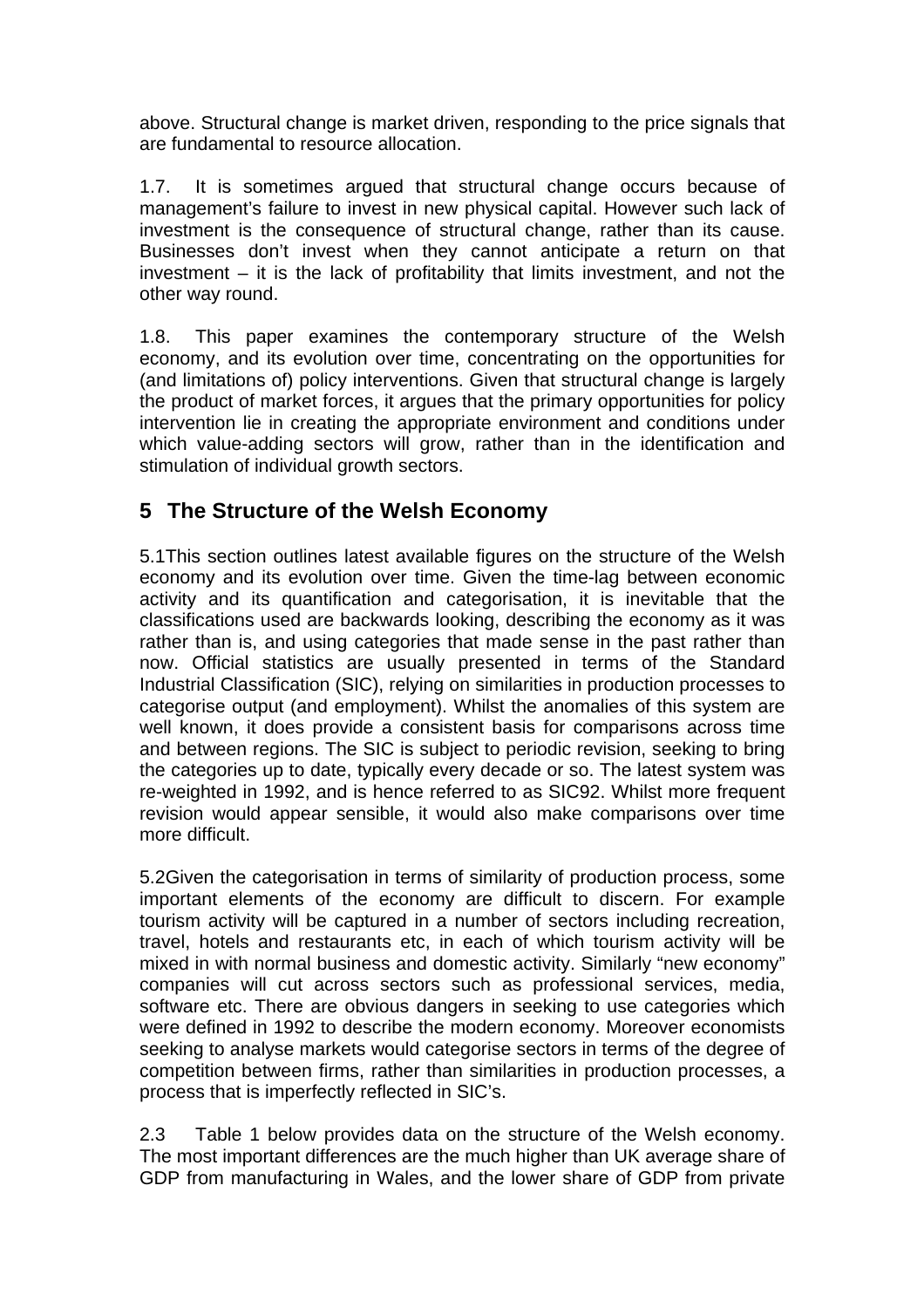sector services. Whilst many of the Wales/UK differences reflect substantially different economic histories, in some ways the differences are less than may be expected. Agriculture, Forestry and Fishing, for example contribute little more to Welsh GDP than the UK average, as does Extraction (mining and quarrying).

| % GDP by Sector                                                 | <b>Wales</b> | UK     |
|-----------------------------------------------------------------|--------------|--------|
| Agriculture, Forestry and Fishing                               | 1.8          | 1.5    |
| Mining, quarrying of energy producing materials                 | 0.3          | 0.3    |
| Other mining and quarrying                                      | 0.4          | 0.2    |
| Manufacturing                                                   | 27.9         | 21.3   |
| Electricity, Gas, Water                                         | 2.2          | 2.3    |
| Construction                                                    | 5.4          | 5.3    |
| Wholesale and retail trade (including motor trade)              | 10.5         | 12.3   |
| <b>Hotels and Restaurants</b>                                   | 3.5          | 3.2    |
| Transport, Storage and Communication                            | 6.1          | 8.3    |
| <b>Financial Intermediation</b>                                 | 3.6          | 6.3    |
| Real estate, renting and business activities                    | 14.6         | 20.1   |
| <b>Public Administration and Defence</b>                        | 6.4          | 5.5    |
| Education                                                       | 6.1          | 5.6    |
| Health and social works                                         | 8.8          | 6.6    |
| <b>Other Services</b>                                           | 4.8          | 4.9    |
| <b>Financial Intermediation Services Indirectly</b><br>Measured | $-2.2$       | $-3.7$ |

Table 1 The Structure of the Welsh Economy

Source: National Statistics

2.4 The continuing prosperity gap between Wales and the UK average is well documented. The evolution of the industrial structure of Wales is an important part of the explanation of that prosperity gap. Put simply the Welsh economy is, compared to the UK average, dominated by sectors that are, in a UK context, slow growth. This is illustrated by Table 2. The first two data columns set out the sector share of Welsh GDP divided by the UK average. Hence if the sector contributed exactly the same share to GDP as the UK average, the figure would be 1. A figure greater than this shows the sector as more important to Wales than to the UK; and conversely for a figure less than one. Hence in 1998 Manufacturing's share of GDP was almost 40% higher in Wales than the UK average, whilst Financial and Business Services contributed less than 60% of their UK GDP share. The data shows Wales becoming relatively more specialised over time in Manufacturing and Public services, and relatively less specialised in Traded Services.

2.5

Table 2 Specialisation of Welsh Industry and Relative UK Sector Growth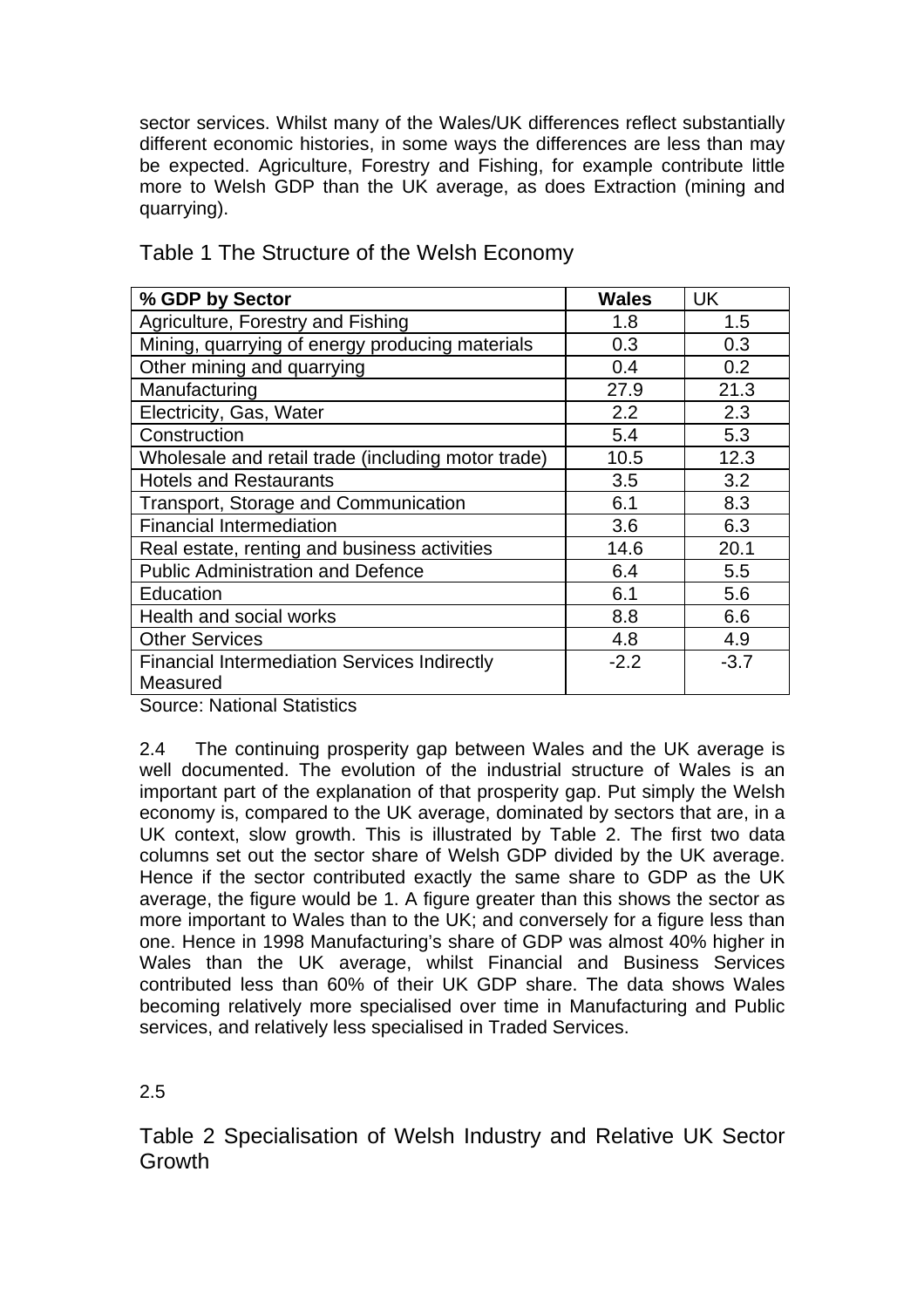|                                          | Specialisation $=$ % of<br>Welsh GDP/ % of UK<br>GDP |      | Index of<br>Growth<br>$UK=100$ |
|------------------------------------------|------------------------------------------------------|------|--------------------------------|
|                                          | 1981                                                 | 1998 | 1981-1998                      |
| Primary & Energy                         | 1.88                                                 | 1.17 | 62                             |
| Manufacturing                            | 0.99                                                 | 1.39 | 77                             |
| Construction                             | 1.06                                                 | 1.09 | 109                            |
| Distribution, Retailing & Catering       | 0.86                                                 | 0.87 | 132                            |
| <b>Transport &amp; Communications</b>    | 0.83                                                 | 0.68 | 186                            |
| <b>Financial &amp; Business Services</b> | 0.71                                                 | 0.55 | 222                            |
| Public Admin, Education &                | 1.11                                                 | 1.23 | 39                             |
| Defence                                  |                                                      |      |                                |
| <b>Other Services</b>                    | 1.02                                                 | 1.00 | 176                            |

Source: Regional Economic Prospects; Cambridge Econometrics

2.6 These differences in sectoral composition are important determinants of overall economic growth, which is the weighted average of sector growth rates according to the relative importance of each.

4.1 The final column of Table 2 indexes UK sector growth rates to the overall UK average and shows that between 1981 and 1998 Manufacturing in the UK grew at just three-quarters of the UK economy average. Over the same period Financial and Business Services grew more than two times faster than the UK average. Comparison of column two with column three shows the Welsh economy becoming more specialised in exactly those sectors with the slowest growth rates at the UK level.

 2.8 It is important to recognise that even aggregation into eight sectors (as in Table 2) masks considerable variation within sectors. The most obvious example is Manufacturing, illustrated in Table 3, which shows the estimated distribution of Manufacturing Gross Value Added in Wales together with estimated growth rates since 1990. Metal Manufacturing remains the most important sub-sector of Manufacturing in Wales in terms of GVA, although Electronics, Electrical and Instrument Engineering is catching up fast. Other fast growth sectors of Welsh manufacturing have been Motor Vehicles, Other Transport Equipment, Plastics and Food, Drink and Tobacco. Declining sectors have included Metals and Minerals, Textiles and Wood Products. Hence structural change occurs within as well as across sectors, for exactly the same reasons outlined earlier. Even the categorisations of Table 3 hide considerable diversity, with, for example, Metal Manufacturing encompassing both Steel and Aluminium outputs.

4.2 The Composition of Welsh Manufacturing

Table 3 Structure of Welsh Manufacturing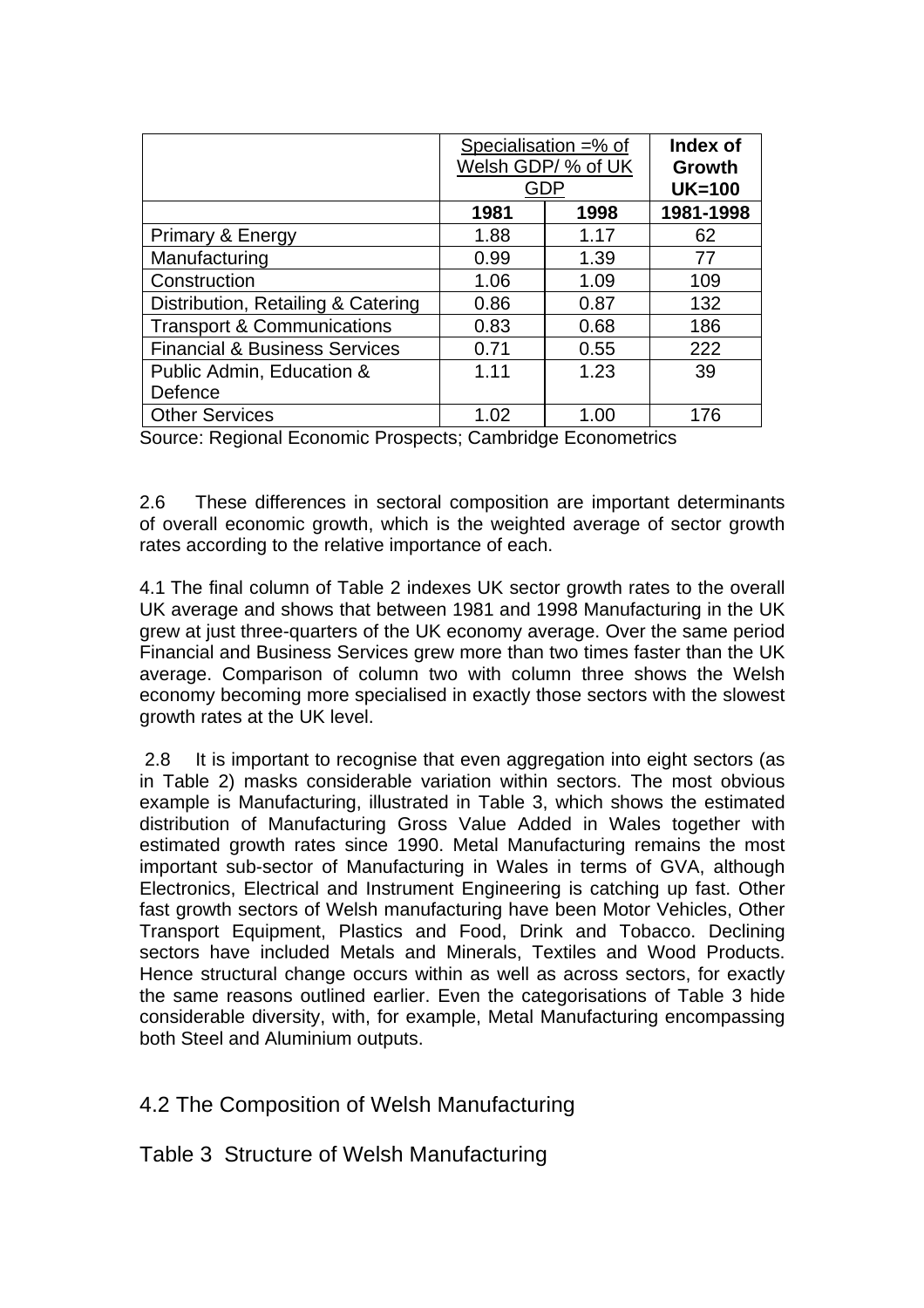| <b>Manufacturing Subsector</b>                              | % of Manuf.<br><b>GVA 2000</b> | % GVA Growth<br>1990-2000 |  |  |  |
|-------------------------------------------------------------|--------------------------------|---------------------------|--|--|--|
| Food, Drink & Tobacco                                       | 10.8                           | 21.6                      |  |  |  |
| Textiles, Clothing & Leather                                | 2.6                            | $-20.3$                   |  |  |  |
| Wood & Wood Products                                        | 1.4                            | $-17.8$                   |  |  |  |
| Paper, Printing & Publishing                                | 7.1                            | $-3.2$                    |  |  |  |
| <b>Manufactured Fuels</b>                                   | 2.8                            | 16.1                      |  |  |  |
| Chemicals & Man-Made                                        | 9.1                            | 3.6                       |  |  |  |
| <b>Fibres</b>                                               |                                |                           |  |  |  |
| <b>Rubber &amp; Plastic Products</b>                        | 5.5                            | 28.5                      |  |  |  |
| <b>Non-Metallic Mineral Products</b>                        | 2.9                            | $-23.1$                   |  |  |  |
| <b>Basic Metals &amp; Metal Products</b>                    | 20.0                           | $-21.2$                   |  |  |  |
| <b>Mechanical Engineering</b>                               | 4.4                            | $-5.5$                    |  |  |  |
| Electronics, Electrical, Inst.                              | 18.3                           | 75.2                      |  |  |  |
| Eng.                                                        |                                |                           |  |  |  |
| <b>Motor Vehicles</b>                                       | 8.1                            | 39.6                      |  |  |  |
| <b>Other Transport Equipment</b>                            | 3.5                            | 28.0                      |  |  |  |
| <b>Other Manufacturing</b>                                  | 3.6                            | 0.5                       |  |  |  |
| Source: Regional Economic Prospects; Cambridge Econometrics |                                |                           |  |  |  |

## **4 Sector/Cluster Strategies**

3.1 Given that current structures are largely the result of market forces, and that future structures must be determined by current and future sector growth rates, the obvious issue is the extent to which governments (or development agencies) can influence sector growth. The trend towards regional cluster (defined as networks of firms that derive competitive advantage from proximity) strategies reflects a contemporary belief that such strategies can encourage beneficial clusters with important spin-offs in the region. The jury is still out. It is agreed however that successful clusters cannot be invented, and that networks must be industry-led, combining existing expertise with identifiable opportunities.

4.1Recent analysis for the DTI sought to identify the existence (or absence) of significant clusters in UK regions, including an assessment of the importance of "creative" industries. According to the most recent version of the study Wales had 12 Clusters, Agriculture, Automotive, Biotec, Clothing, Electronics Industrial equipment, Metals, Opto Electronics, Plastics, Tourism, Wood/furniture, and Antique dealing. Analysis of the creative industries suggested that in media Wales had a lower proportion of UK sector employment than her share of the overall workforce, a characteristic shared with every other region but the South East of England.

3.3 In the "weightless" or knowledge-based economy, the ability to foresee and then manage change outweighs previous imperatives (such as least-cost, mass production). Knowledge, or the application of ideas and information, becomes the crucial ingredient in the production mix. Hence the new economy, where companies deal in ideas and creative content, can prosper in locations as expensive as West London. Appealing to such companies on the grounds of marginal cost savings is inappropriate. Such companies require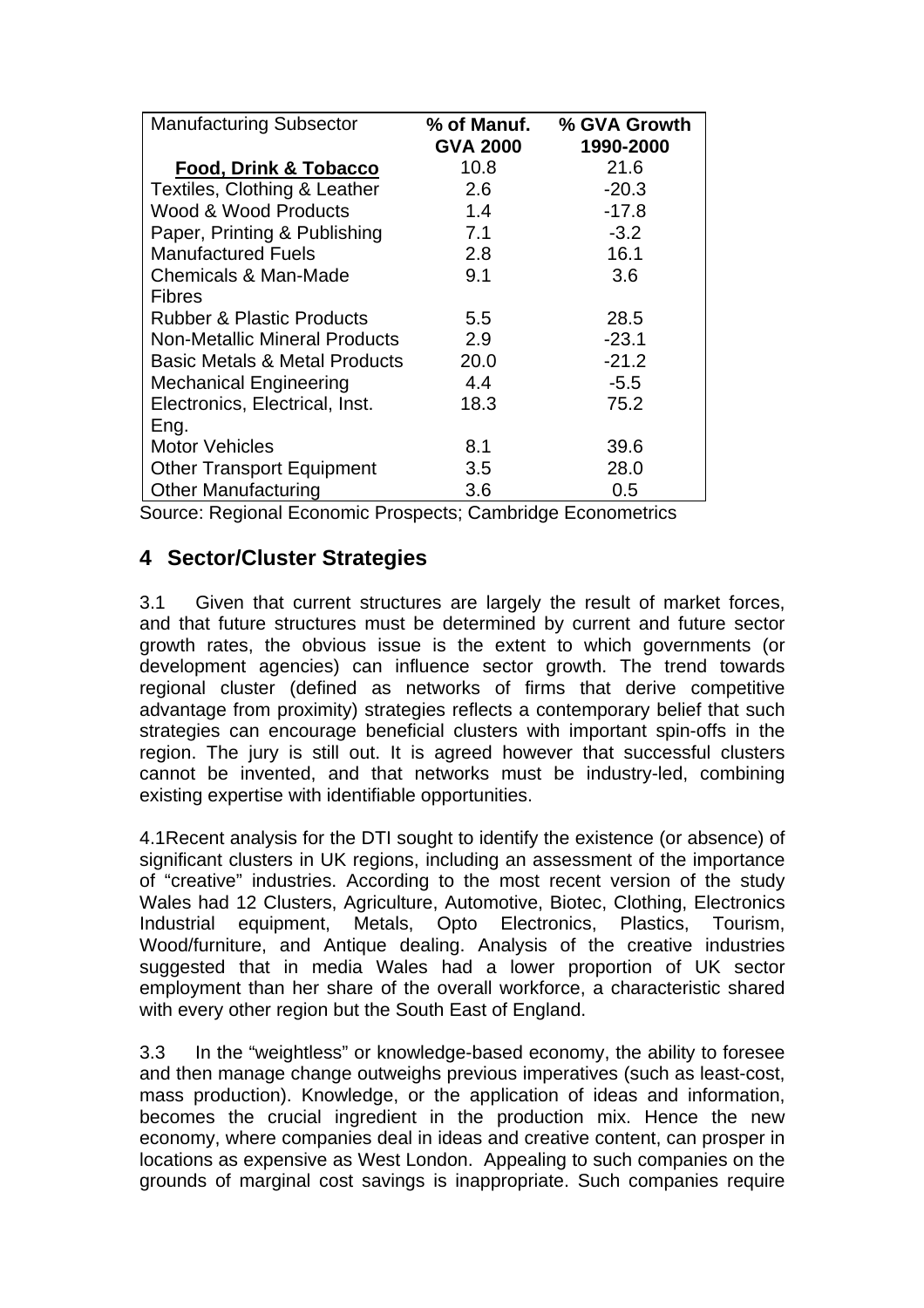quality communications infrastructure, an amenable environment in which to work and live and access to highly skilled and motivated people.

3.4 Building a knowledge-based economy is about promoting the application and spread of ideas and information – increasing access to the Internet and Ecommerce, encouraging the development of knowledge industries and enhancing the application of value-adding ideas across the economy. 21<sup>st</sup> century economic development strategies must be about ideas; about encouraging firms and organisations to exchange ideas and information as well as goods and services (ie to learn from each other), about developing process and market expertise within and between sectors, and about looking for future prosperity from the interaction of proximate firms in learning networks.

3.5 The essence of a cluster strategy is the effective combination of two characteristics – identifiable expertise, derived from existing higher and further education or production experience, and market potential. Seeking to build clusters on one without the other simply will not be effective. For example Wales has considerable experience and expertise in coal extraction, but there is little market potential in a declining sector (although Wales could conceivably capitalise on this experience through consultancy or training for others). Similarly there is considerable market potential in software engineering, but relatively little established expertise in Wales. Developing a software cluster would then be a long-term venture, requiring significant prior investment in skills development.

3.6 One way forward could be to initiate, support and develop a series of cluster groups, each industry-led, at which ideas, experiences and opportunities can be developed. Strategic clusters would be identified to build upon existing strengths and to take maximum advantage of market and technological opportunities in order to add value to commercial activity in Wales. Activities should include cluster-mapping, a strategic review of future markets and technologies and the development of five-year action plans for each cluster.

## **5 Overall Strategies**

4.1A successful economy must be based on globally competitive firms that provide quality jobs in a sustainable way. Whilst looking forward is crucial to a strategy that will develop such an economy, there are obvious dangers in seeking to identify the successful firms, products, technologies or sectors/clusters of the future, since it is markets that will determine success. What can be more reasonably predicted are the kinds of environment (from world-class communications to competitive suppliers), the kinds of organisations (networked, learning, knowledge-based) and the kinds of individuals (outward-looking, skilled, flexible) that are likely to be associated with success.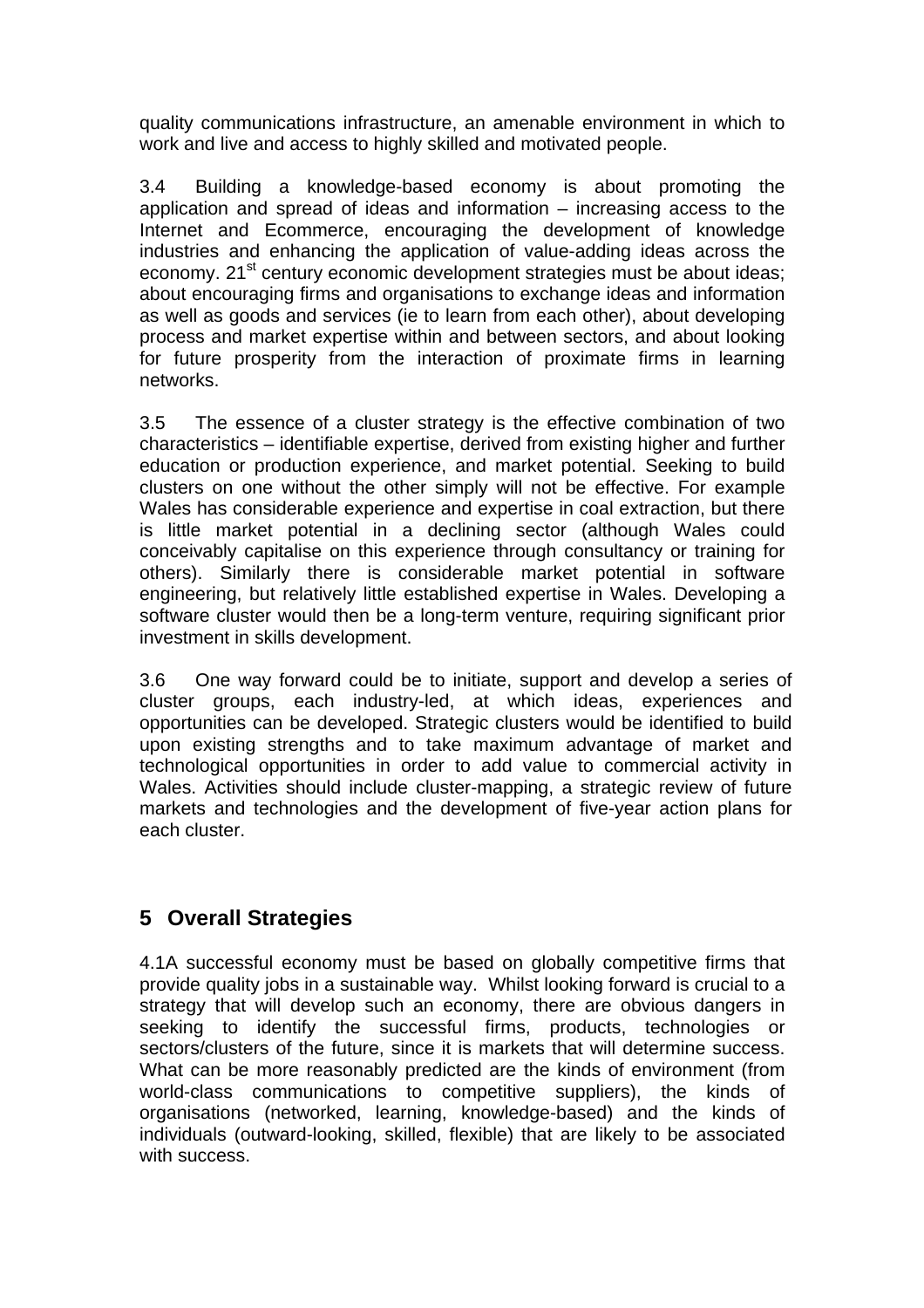4.2This analysis leads to a number of strategic implications. Taken together these form the basis of an integrated long-term strategy for economic development to correct the present imbalances in economic structure in Wales, and hence address a primary cause of the prosperity gap. Such a long term strategy must break the over-dependence on slow growth sectors, building on our existing structures to develop new high growth sectors. The successful clustering of companies in such sectors will be fundamental to raising productivity and therefore prosperity in Wales.

- 4.3 These strategic implications include the following:
- A renewed emphasis on higher education and its integration into the economic development process including its ability to exploit and commercialise its R&D, particularly through the establishment or extension of centres of expertise.
- A concentration on the establishment and maximum utilisation of world class electronic and physical communications infrastructure such as:
	- Positioning Wales to maximise the potential benefits of future technologies e.g. third generation mobile networks.
	- Developing the physical infrastructure needed to cut time to market to a minimum.

Whilst such an infrastructure is not a sufficient condition for economic development, it is rapidly becoming a necessary one.

- The wholesale internationalisation of all Welsh companies to allow successful firms including SMEs to grow and realise their full potential, defining global standards against which the performance of such firms can be benchmarked.
- The effective establishment or expansion of industry-led cluster networks, within which proximate firms can collaborate locally to compete globally.
- Building on and expanding the scope of existing Supply Chain programmes including Source Wales and the various industry Fora to encompass the supply chain linkages of the new knowledge based economy. These supply chain programmes can lead to significant improvements in both productivity and product innovation.
- The early implementation of the Entrepreneurship Action Plan including the business birth rate strategy to release the entrepreneurial potential of individuals and firms in Wales.
- The attraction and embedding of knowledge-intensive business into Wales.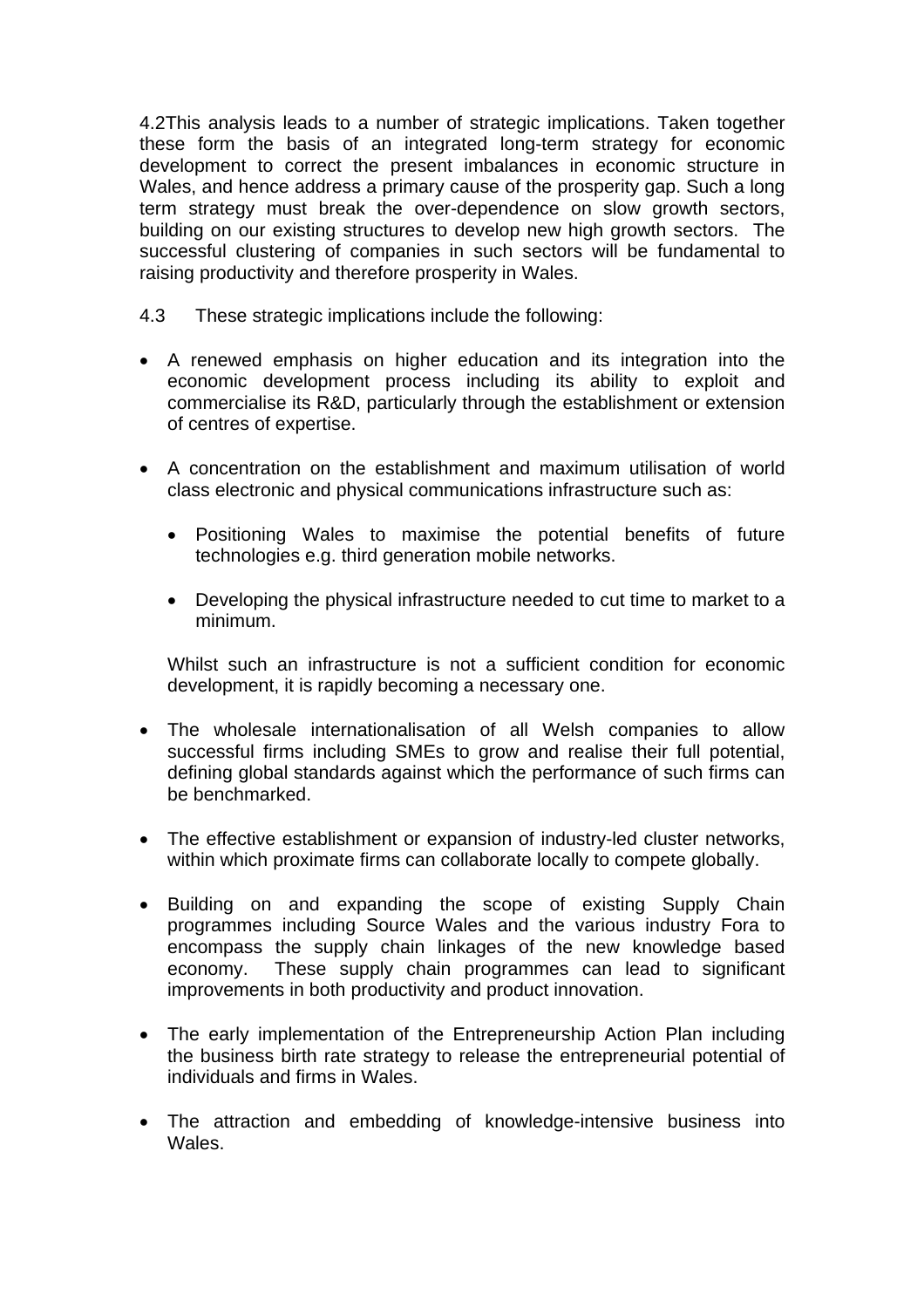- The clear demonstration of the commercial advantages to the firm of investing in Research and Development, and the benefits to individuals of investing in their own skills and training.
- A framework for the strategic analysis of the medium to long term future, including market and technological threats and opportunities, and the policy options in responding to these.

4.4 In conclusion the structure of the Welsh economy is of substantial importance to present and future prosperity across Wales. Whilst structures are the product of market forces, and whilst governments are constrained in their potential to influence individual sector development, there are substantial opportunities to create the appropriate environment for the success of both businesses in Wales and our ability to attract new businesses to Wales.

## **Appendix: Porter's "Diamond"**

Michael Porter (1990) proposed a model that provides conditions that have to be met for a firm to be internationally competitive and successful. This model focuses on four primary conditions which he arranged in a diamond-shaped diagram (hence the name "Porter's diamond"). These four key elements to international entrepreneurial success are:

- **Factor Conditions**
	- **Factors**
		- **basic**
			- The nation's physical resources (see the section 2.2).
			- Climate and geography
			- Demographics (population growth or decline, population age structure)
			- **advanced** (advanced factors are a product of investment by individuals (e.g., skills), governments (e.g., infrastructure), or firms (e.g., technology).
				- Quantity, skills, and cost of the workforce.
				- The nation's stock of knowledge (technological knowledge, marketing knowledge, managerial knowledge) that affect the quantity and quality of goods and services.
				- The amount and cost of capital resources that are available to finance industry.
				- The type, quality, and user cost of the infrastructure (transportation and communication, health-care system) that affect the quality of life in a country.
	- **Factor Importance**
		- Generalised factors: benefit *any* industry
		- Specialised factors: benefit *a particular* industry
	- **Factor Origin**
		- Endowed factors (nature etc.)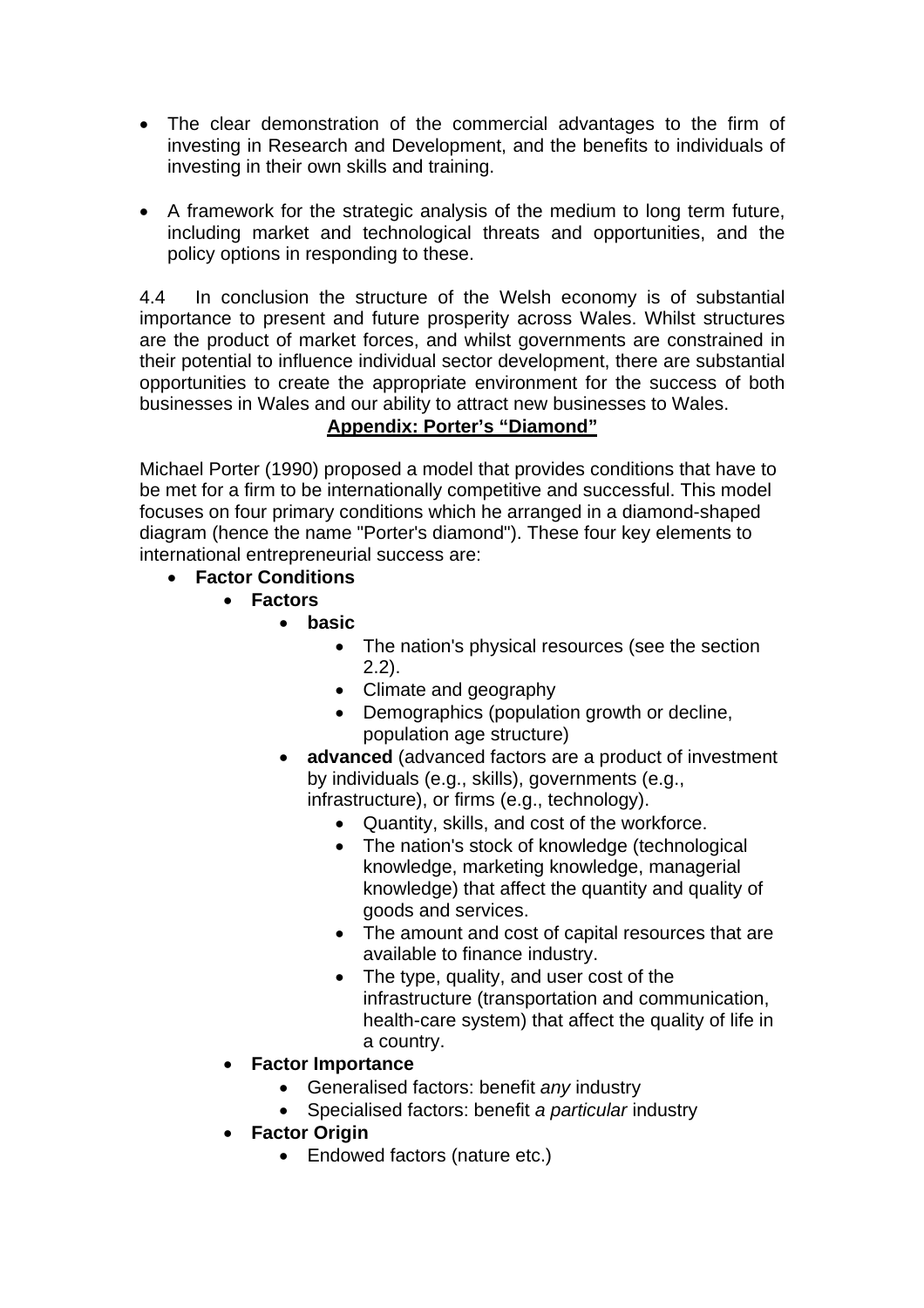- Created factors (through investment, also: agglomeration effects)
- **Demand Conditions**
	- Composition of demand.
	- Buyer sophistication.
	- Size and growth of demand.
	- Internationalisation of demand.
- **Related and Supporting Industries** (the importance of clustering)
	- Vertical support: presence of internationally competitive supplier industries (ensuring cost-effective and speedy delivery of components).
	- Horizontal support: presence of internationally competitive related industries to co-ordinate and share activities with and stimulate competition.
- **Structure of Firms and Rivalry**
	- Management ideologies (e.g., German and Japanese firms focus on improving manufacturing process and increasing productivity; often engineers are put into managerial positions.
	- Company Goals
	- Employee motivation
	- Amount of rivalry and competition in the industry. Local rivalry is better than international rivalry, because domestic rivalry tends to be more intense.

# Porter's Diamond

Adapted from Michael E. Porter "The Competitive Advantage of Nations" (New York: Free Press, 1990, p.72)